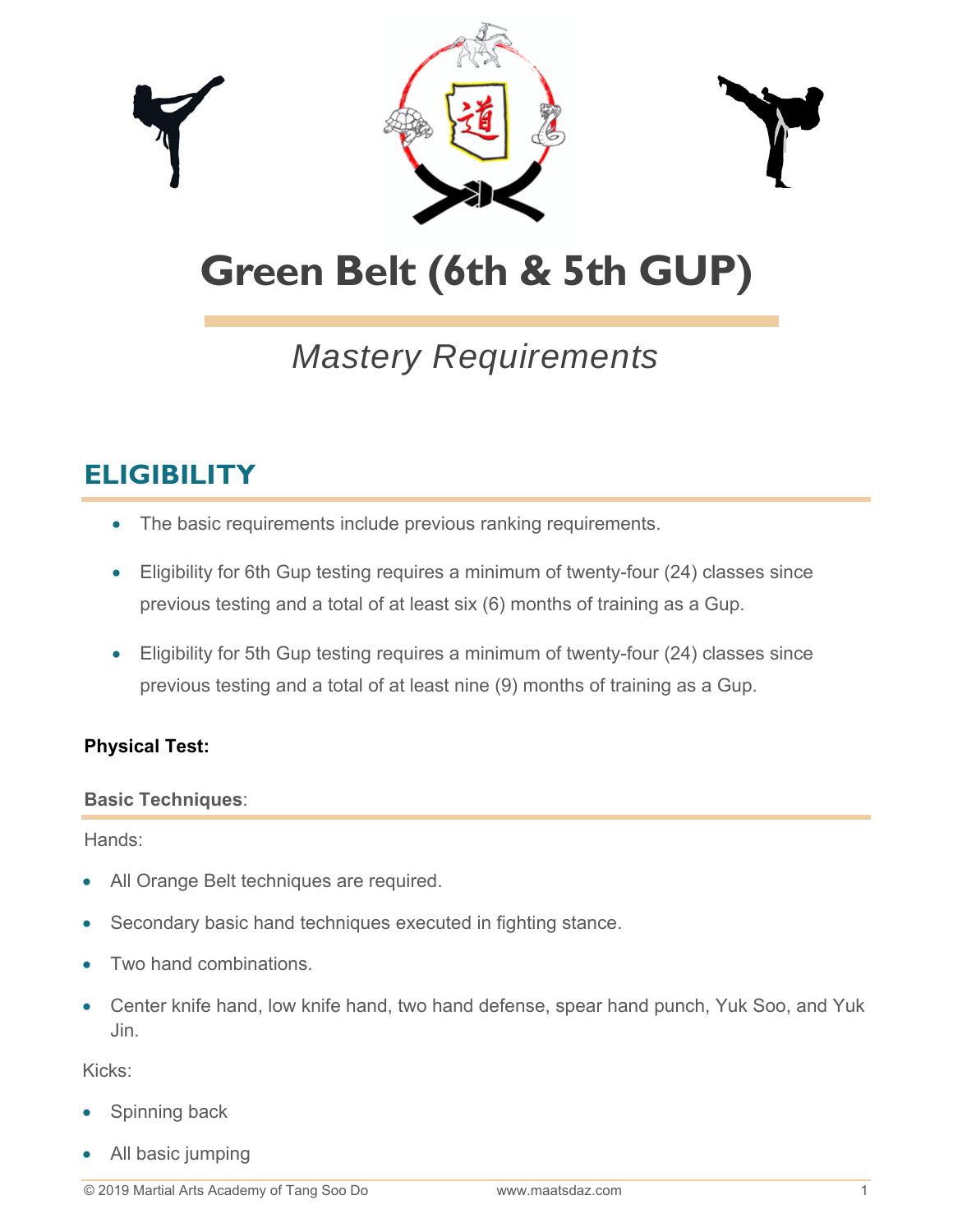#### **Green Belt (6th & 5th GUP)**

*Mastery Requirements* 

- Crescent
- Hook
- **Wheel**
- Two basic technique combinations

#### **Hyung (Forms):**

- 6th Gup: Pyung Ahn Cho Dan
- 5th Gup: Pyung Ahn E Dan

#### **Dae Ryun (Sparring):**

- One steps, hand & kick techniques (1) through (10).
- Free sparring- one against one.

#### **Ho Sin Sul (Defensive Abilities):**

• Self defense techniques (1) through (10)

#### **Kyuck Pa (Breaking Abilities):**

 One (1) or two (2) boards required (examiners discretion), utilizing hand and/or kick techniques.

#### **Knowledge:**

- Oral Test The student may be questioned about any of the following:
	- The student should have an in-depth knowledge and understanding of all required techniques.
	- The Tang Soo Do codes and tenets should be memorized and understood.
	- A brief history of Tang Soo Do and its principles should be learned.